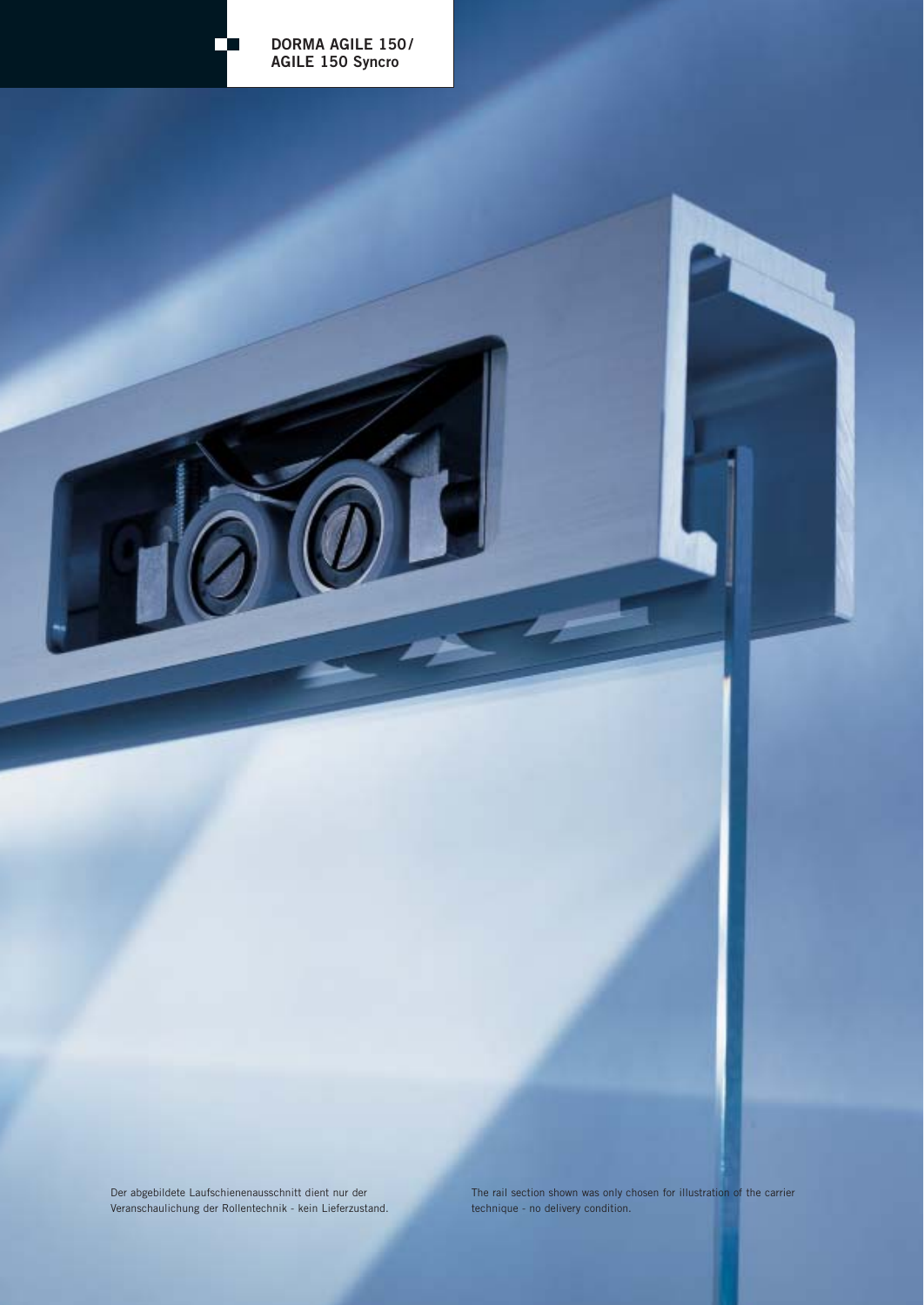





**DORMA AGILE 150/ AGILE 150 Syncro**

| <b>Inhalt</b>          |                   | Seite |
|------------------------|-------------------|-------|
| Allgemeine Information |                   | 4     |
| Typendarstellung       |                   | 6 - 7 |
| Beschlagmodule         |                   | 8     |
| Einzelteile            |                   | 8-9   |
| Zubehör                | $10 - 11/33 - 35$ |       |

| <b>Contents</b>           |  | Page  |
|---------------------------|--|-------|
| General information       |  | 5     |
| <b>Typical assemblies</b> |  | 6 - 7 |
| Fitting modules           |  | 8     |
| Individual parts          |  | 8-9   |
| Accessories 10-11/33-35   |  |       |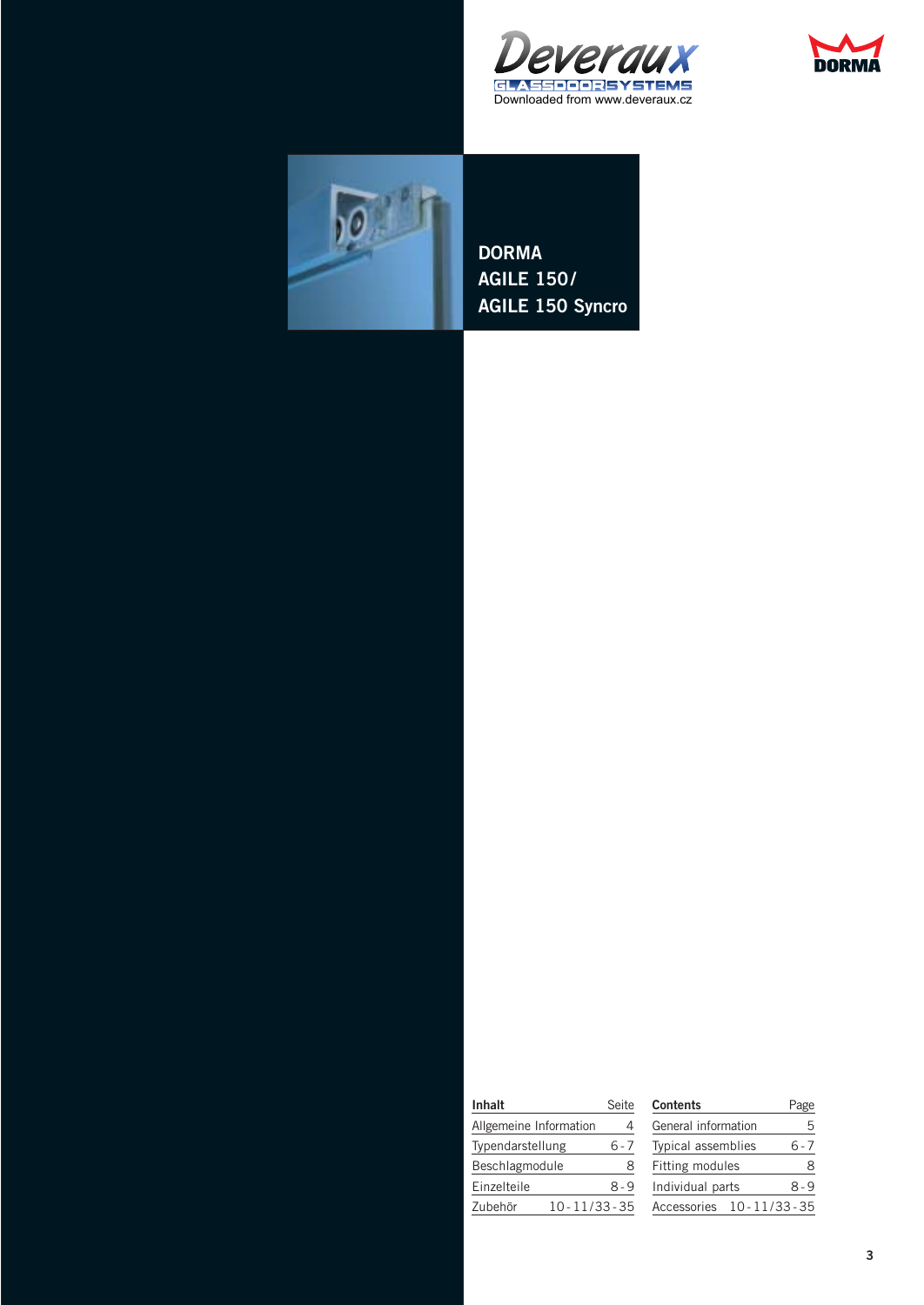# **DORMA AGILE 150/AGILE 150 Syncro Kleinste Abmessungen – bestens genutzt**

#### **Perfekte Laufschienengeometrie**

Höhe 63 mm x Breite 54/57/72 mm (Decken-/ Wand-/ Seitenteilversion) – das sind die entscheidenden Maße dieser neuen Generation von Ganzglasschiebetürsystemen. Trotz dieser geringen Abmessungen konnte beim AGILE 150 die komplette Technik in die Laufschiene integriert werden. Was übrig bleibt ist lediglich ein filigranes, elegantes Profil, das bisher benötigte Deckprofile erübrigt. Es kann in allen bekannten Eloxal- u. RAL-Farbtönen oberflächenbehandelt werden. Stabilität und Verwindungssteifheit sind weitere wichtige Details der neuen Laufschienengeometrie.

#### **Geringe Spaltmaße**

Minimale Abmessungen der Laufschiene und Integration der kompletten Technik in die Laufschiene ergeben zwangsläufig geringste Spaltmaße zwischen Glas und Wand oder Glas und Glas. Je nach Montageart ergeben sich Maße zwischen 10 mm (bei 13,5 mm Glasstärke) und 16 mm (bei 8 mm Glasstärke).

#### **Aufwendige Rollentechnik**

AGILE 150 wird unterschiedlichsten Kundenwünschen bis hin zu hohen Anforderungen gerecht: Mit nur zwei wartungsfreien Klemm-Laufwagen können Glaselemente bis zu 150 kg bewegt werden. Dies wird durch eine spezielle Rollentechnik gewährleistet, die sich bei Anwendungen mit Horizontal-Schiebewänden (HSW) seit Jahren bewährt hat. Bezüglich der Leichtläufigkeit erfüllt AGILE nach DIN EN 1527 die Kriterien der Klasse 3 – das bedeutet, dass maximal 4% der Türmasse als Anfangsreibung bewältigt werden müssen,

um die Tür in Bewegung zu bringen. Somit ist gewährleistet, dass auch große Türen ohne besonderen Kraftaufwand betätigt werden können.

Leichtläufigkeit nach DIN EN 1527, Klasse 3 (Beispiel):

Glasblatt Höhe 3.000 mm Breite 1.400 mm Dicke 12 mm Gewicht 128 kg Erlaubte Anfangsreibung nach DIN EN 1527: 51 N Erreichte Anfangsreibung mit AGILE 150: 22 N.

#### **Sicherer Stopp**

Selbstverständlich werden die Türen sowohl beim Schließen als auch beim Öffnen in den Endpositionen durch einen eigens entwickelten Fangpuffer sanft gebremst sowie zuverlässig gehalten.

#### **Elegante Bodenführung**

Die neue AGILE Bodenführung aus Zinkdruckguss besticht durch ihre attraktive Form. Genial einfach die Verstellmöglichkeit für die unterschiedlichen Glasstärken: Durch einen drehbaren Kunststoffeinsatz werden Glaselemente von 8 - 13,5 mm Stärke sicher geführt.

#### **Ein System – viele Lösungen**

AGILE bietet Vielseitigkeit im wahrsten Sinne des Wortes: Die Anbringung kann wahlweise über Wand-, Decken- oder Sturzmontage erfolgen, ein- oder zweiflügelig und auch mit feststehenden Seitenteilen.

#### **Keine Glasbearbeitung**

Wo Klemmtechnik Anwendung findet, wird Glasbearbeitung überflüssig. Mit den Besonderheiten des Werkstoffes Glas bestens vertraut wurde die Aufhängung so ausgelegt, dass die Scheiben allein durch Klemmwirkung sicher gehalten werden. Die Montage erfolgt einfach und problemlos, der Zeitaufwand – auch bei der Glasproduktion - reduziert sich auf ein Minimum. Die variablen Klemm-Laufwagen fassen standardmäßig Glasstärken zwischen 8 und 12 mm. Unter Verwendung bei uns erhältlicher Zubehörkomponenten können auch Glasstärken von 13,5 mm (VSG aus ESG) eingesetzt werden. Weiterer Vorteil des Klemm-Laufwagens: Auch nach der Glasmontage ist ein Höhenausgleich von +/-5 mm durchführbar.

#### **Langlebigkeit**

In Dauertests mit über 100.000 Bewegungszyklen (nach DIN EN 1527) konnte eine sehr hohe Langlebigkeit nachgewiesen werden. Auch in punkto Korrosionsbeständigkeit befinden Sie sich mit AGILE 150 auf höchstem Niveau. Einem Einsatz in Feuchträumen spricht nichts entgegen.

#### **Komfortable Syncro Version**

Auf Wunsch ist AGILE auch in einer Syncro Version lieferbar. Mit dieser Ausstattung öffnen sich doppelflügelige Schiebetüranlagen in einer gegenläufigen Bewegung durch Betätigung nur eines Flügels. Nahezu unsichtbare und bewährte Seilzug- und Umlenktechnik macht diesen Komfort möglich.

#### **Baukastensystem**

Einfache Handhabung und ein ausgeprägter Systemgedanke erleichtern Ihnen die Planung mit AGILE 150. Mehrere Set-Lösungen für unterschiedliche Montagesituationen, aber auch individuell angepasste Lösungen stehen zur Verfügung.

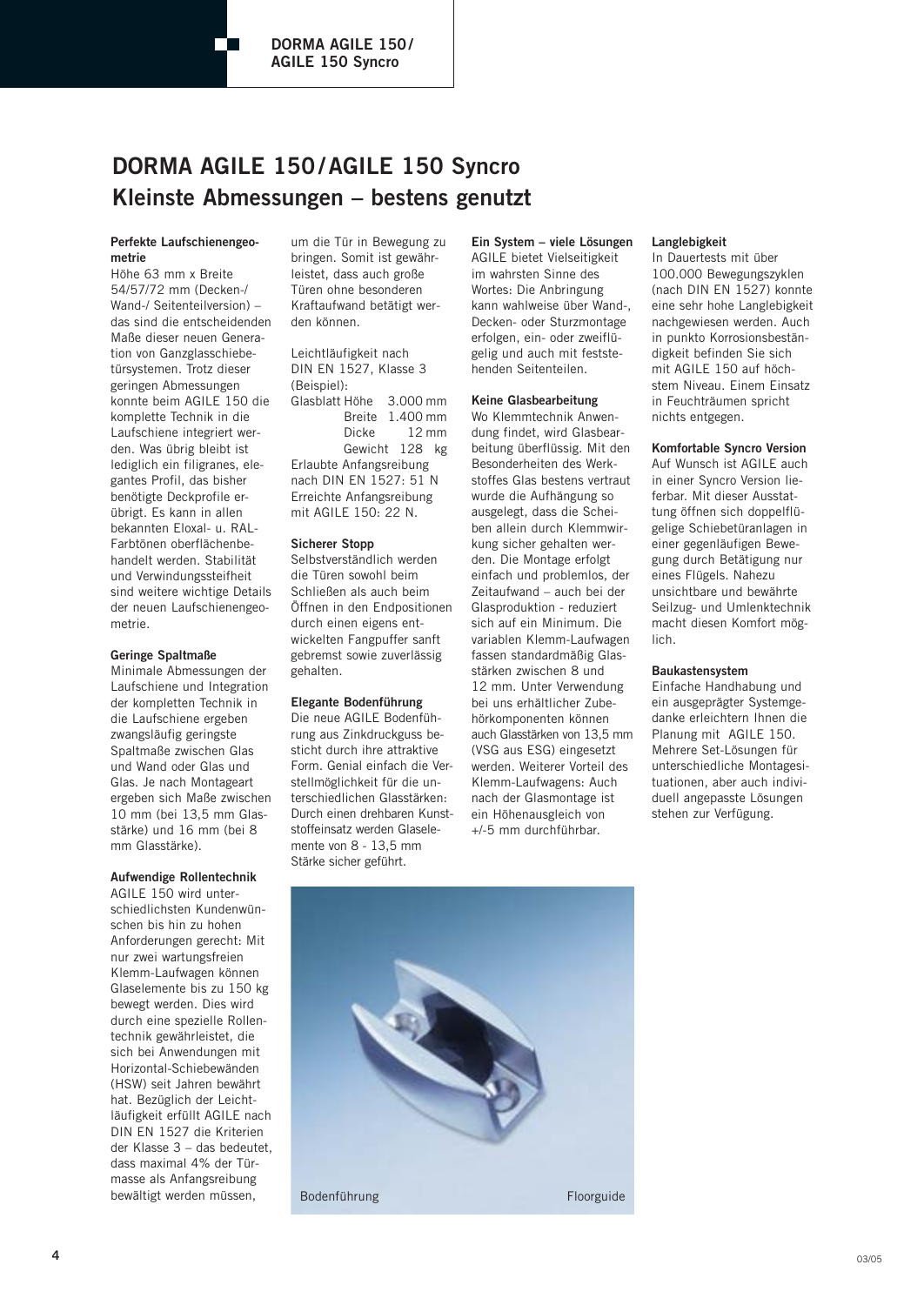# **DORMA AGILE 150/AGILE 150 Syncro Tiny dimensions – tremendous benefits**

#### **Superb track geometry**

Height 63 mm x width 54/57/72 mm (ceiling/ wall/side screen version) – these are the telling dimensions of the AGILE 150 - a new departure in tempered glass sliding door systems. Moreover, all the operational equipment has been integrated out of sight within the track section despite its dainty size. All that remains on view is an elegantly and intricately designed profile that eliminates the need for the cover sections required by other systems. It can be surface-treated in all the well-known anodised finishes and RAL colours. Stability and torsional stiffness constitute further important properties inherent in the new track geometry.

#### **Minimal gap**

The minimised dimensions of the track profile and integration of the complete operational equipment within its section automatically give rise to very small clearances between the glass and wall or glass / glass components. Depending on the fixing method, gaps from just 10 mm (13.5 mm glass thickness) to 16 mm (for a glass thickness of 8 mm) are typical.

#### **Sophisticated track roller technology**

The AGILE 150 is able to meet a wide variety of customer requirements - up to and including their highest demands. Just two maintenance-free clamptype carriers can support and transport glass panels of up to 150 kg. This is ensured by their special

track roller technology, one which has proven successful over many years in applications involving horizontal sliding walls (DORMA HSW systems). In terms of ease of operation, AGILE is able to satisfy the Class 3 criteria of EN 1527 – and that means a force equivalent to just 4 % max. of the door mass needs to be applied in order to overcome the initial friction and thus set the door in motion. So there is a guarantee that even large doors can be operated without undue effort.

Ease of operation acc. to EN 1527, Class 3 (example:) Glass pane height 3,000mm width 1,400 mm thickn. 12mm weight 128 kg Allowed initial friction acc. to EN 1527: 51 N Reached initial friction with AGILE 150: 22 N.

#### **Reliable stop**

The doors are, of course, gently decelerated as well as being reliably held in both their closed and opened states by specially developed catch-type buffers.

#### **Elegant floor guide**

The new zinc die cast floor guide for AGILE captivates with its attractive shape. Brilliant the possibility of adjustment for different glass sizes: With a rotating plastic insert glass elements of 8 to 13.5 mm thickness will be guided safely.

#### **One system – many solutions**

The AGILE 150 offers versatility in the truest sense of the word. The system can be fixed at the wall, to the ceiling or along a lintel in either its single-panel or double-panel configuration, and with or without fixed side screens.

#### **No glass preparation**

With clamp-type fittings, the need to drill and cut the glass is eliminated. Based on wide-ranging glass fabrication expertise, the suspension mounting has been designed so that the panels can be safely retained by the clamping effect alone. Installation is simple and uncomplicated and the time required – including that for glass panel production – is reduced to a minimum. The variable clamp-type carriers



are able – as standard – to engage glass thicknesses between 8 and 12 mm. And by using accessories available from us, glass thicknesses of 13.5 mm (LSG from TSG) can also be accommodated. A further advantage of the clamp-type carrier: even after the installation of the glass panels, in situ vertical adjustment of +/-5 mm can be carried out as required.

#### **Long service life**

The exceptional longevity of the system has also been proven in protracted tests involving more than 100,000 operating cycles (performed to DIN EN 1527). And you will also find that the AGILE 150 takes corrosion resistance to a new level. So there are no obstacles to its installation and use in damp areas.

#### **Convenient Syncro version**

The AGILE system is also available in a "Syncro" version. In this configuration, doublepanelled sliding door sets open and close as bi-parting doors when just one of the panels is operated. A virtually invisible and thoroughly proven cable and pulley return system ensures the long-term availability of this enhancement in operating convenience.

#### **Modular system**

The inherent handling ease coupled with a thoroughly systematic approach will greatly facilitate your planning work when implementing the AGILE 150 concept. Several set solutions for different fixing situations are available, as are individually tailored configurations.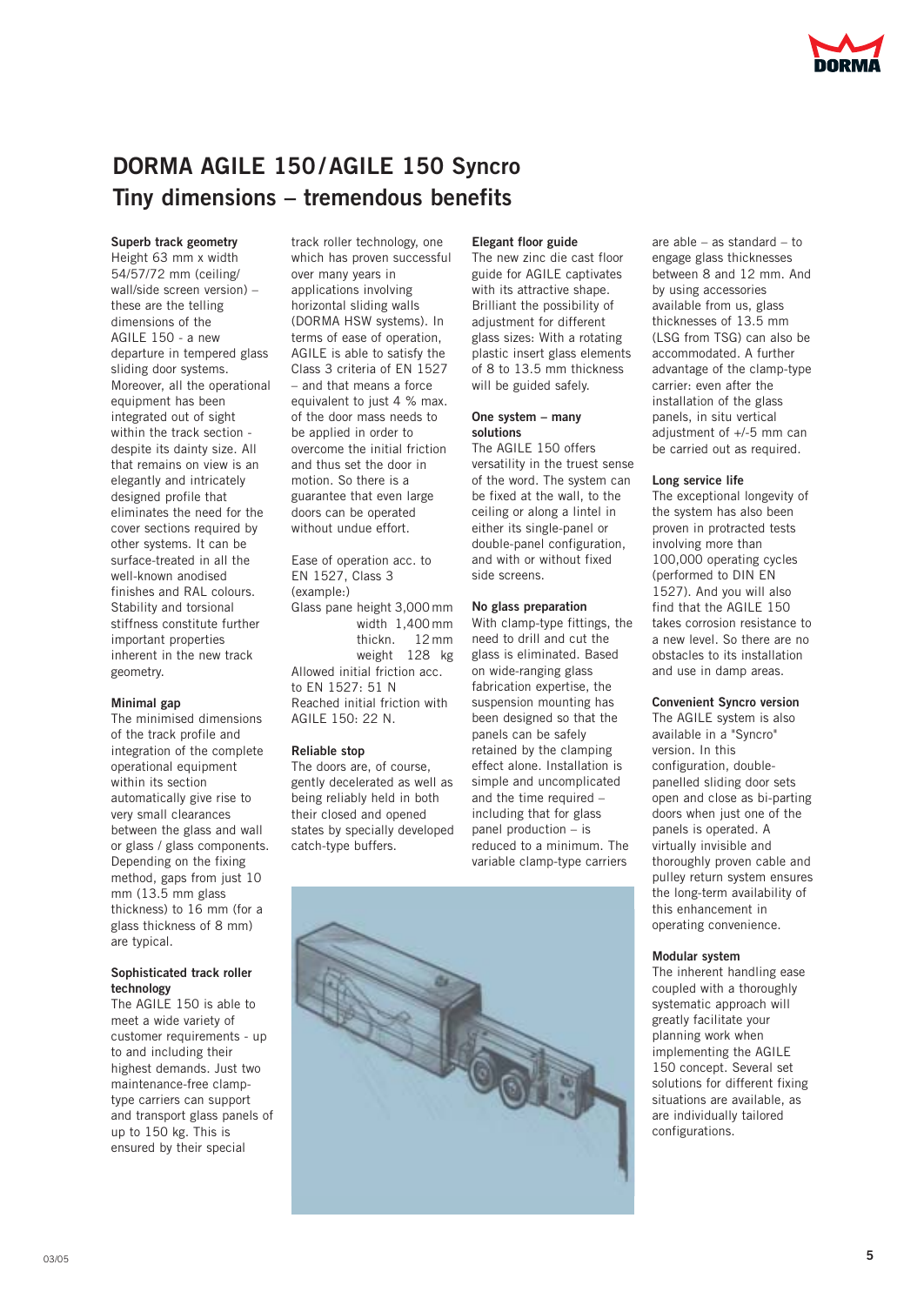#### **Typendarstellung / Typical assemblies**

m





#### **DORMA AGILE 150**

Für einflügelige Anlagen, Wand- oder Deckenmontage; passend für 8, 10 und 12 mm Glasdicke – 13,5 mm Glasdicke als Option

#### **Max. Türflügelgewicht** 150 kg

**Bestimmung der Glashöhe**  $H1 = H - 43$  mm oder  $H1 = LH + 20$  mm (siehe Zeichnung)

#### **Bestimmung der Glasbreite**  $A = LW + 60$  mm (min. 500 mm)

#### **Anzugsmoment für Klemmschrauben an den Klemm-Laufwagen** 12 Nm

- H = Gesamthöhe
- LH = Lichte Höhe
- $H1 = G$ lashöhe
- LW = Lichte Weite
- B = Laufschienenlänge
- A = Glasbreite

**Wandmontage Track fixed to wall**



**Deckenmontage Track fixed to ceiling**



///////////

#### **Features and Data**

#### **DORMA AGILE 150**

For installations with one door leave; fixed to wall or ceiling; for 8, 10 and 12 mm glass thickness; 13.5 mm glass thickness optional

**Max. weight of door leaves** 150 kg

**Calculation of glass heigh**  $H1 = H - 43$  mm or  $H1 = LH + 20$  mm (see drawing)

**Calculation of glass width**  $A = LW + 60$  mm (min. 500 mm)

**Torque for screws in the clamp-carriers** 12 Nm

- $H = All over height$
- $LH = C$ lear opening height
- $H1 =$  Glass height
- $LW = C$ lear opening width
- $B =$  Length of track
- $A = Glass width$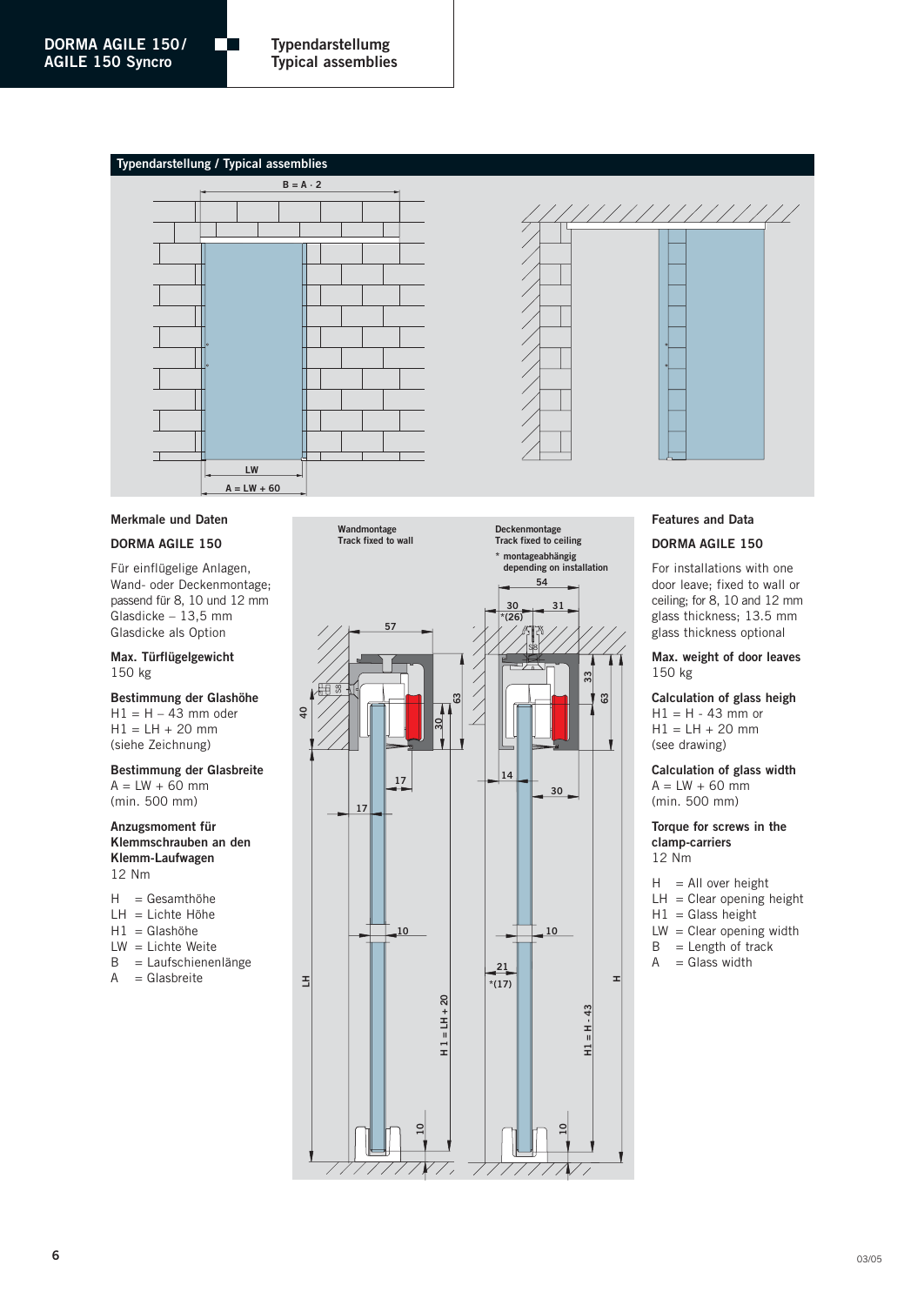



#### **Merkmale und Daten**

#### **DORMA AGILE 150**

Für ein- und zweiflügelige Anlagen, mit Seitenteilen; passend für 8, 10 und 12 mm Glasdicke – 13,5 mm Glasdicke als Option

#### **Max. Türflügelgewicht** 150 kg

**Bestimmung der Glashöhe**

Schiebeflügel:  $H1 = H - 43$  mm (siehe Zeichnung rechts)

Seitenteile:  $H2 = H - 48$  mm (siehe Zeichnung links)

**Bestimmung der Glasbreite** Schiebeflügel:  $A = \frac{1}{2}B$  (min. 500 mm)

Seitenteile:

 $S = A + 30$  mm

**Anzugsmoment für Klemmschrauben an den Klemm-Laufwagen** 12 Nm

H =Gesamthöhe H1=Glashöhe Schiebeflügel H2=Glashöhe Seitenteil A =Glasbreite Schiebeflügel B =Laufschienenlänge

- S =Glasbreite Seitenteil
- $X = 18$  bei 8 mm Glas 16 bei 10 mm Glas 14 bei 12 mm Glas 12 bei 13,5 mm Glas

**Version mit Seitenteil Version with side panel**



#### **Features and Data**

#### **DORMA AGILE 150**

For installations with one or two door leaves, with side panels; for 8, 10 and 12 mm glass thickness; 13.5 mm glass thickness optional

**Max. weight of door leaves** 150 kg

**Calculation of glass height** Sliding panels:  $H1 = H - 43$  mm

(see right drawing) Side panels:

 $H2 = H - 48$  mm (see left drawing)

#### **Calculation of glass width**

Sliding panels: A = 1/2 B (min. 500 mm)

Side panels:  $S = A + 30$  mm

**Torque for screws in the clamp-carriers** 12 Nm

 $H = All over height$ 

- H1= Glass height sliding panel
- H2= Glass height side panel
- $A = G$ lass width sliding panel
- $B =$  Length of track
- $S = G$  lass width side panel
- $X = 18$  for 8 mm glass 16 for 10 mm glass 14 for 12 mm glass 12 for 13.5 mm glass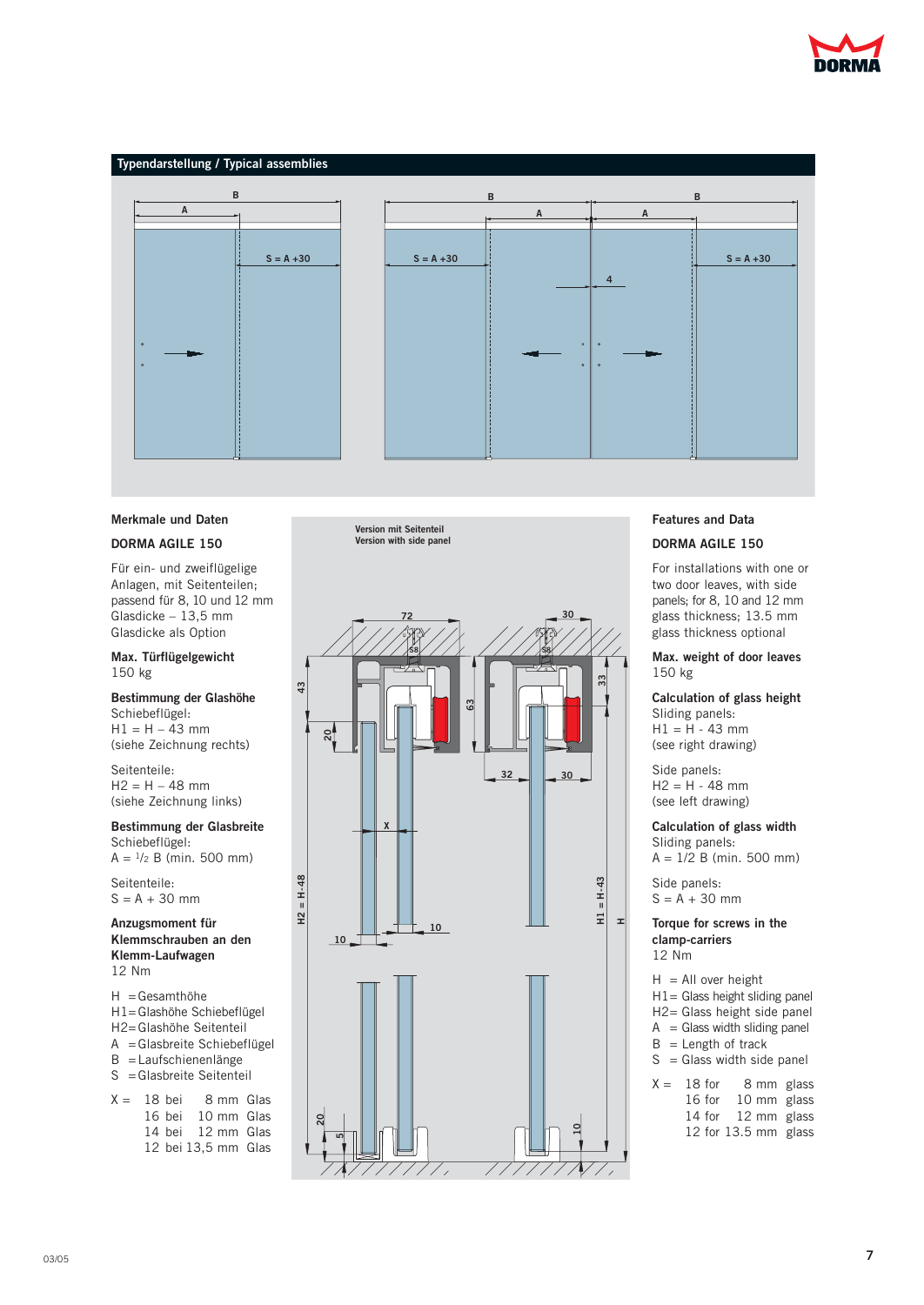#### **Beschlagmodule Fitting modules**

#### **AGILE 150 Schiebetürset – Wandmontage**

m

komplett bestehend aus: 1 Laufschiene, 1 Winkelprofil, 2 Klemm-Laufwagen (für 8, 10, 12mm Glasdicke) mit Aushebeschutz, 2 Endanschläge inkl. Fangvorrichtung, 1 AGILE Bodenführung Flügelbreite | 950 1450 Laufschiene 1900 2900 **Art.-Nr. 07.300 07.302** Gewicht in kg  $8$  kg 11,6 kg

### **AGILE 150 Schiebetürset – Deckenmontage**

komplett bestehend aus: 1 Laufschiene, 1 Deckprofil, 2 Klemm-Laufwagen (für 8, 10, 12 mm Glasdicke) mit Aushebeschutz, 2 Endanschlägen inkl. Fangvorrichtung, 1 AGILE Bodenführung Flügelbreite | 950 1450 Laufschiene 1900 2900 **Art.-Nr. 07.301 07.303** Gewicht in kg 6,8 kg 9,5 kg





#### **AGILE 150 Sliding door set Track fixed to wall**

complete, comprising 1 track, 1 angle profile, 2 clamp-carriers (for 8, 10, 12 mm glass thickness) with stabilizer, 2 endstops with safety catch, 1 AGILE floor guide Panel width | 950 | 1450 Track 1900 2900 **Order No. 07.300 07.302** Weight in kg  $8 \text{ kg}$  11,6 kg

#### **AGILE 150 Sliding door set Track fixed to ceiling**

complete, comprising 1 track, 1 cover profile, 2 clamp-carriers (for 8, 10, 12 mm glass thickness) with stabilizer, 2 endstops with safety catch, 1 AGILE floor guide Panel width | 950 | 1450 Track 1900 2900<br>Order No. 07.301 07.303 **Order No. 07.301 07.303** Weight in kg  $6,8$  kg  $9,5$  kg

#### **Einzelteile für Version ohne Seitenteile**

**AGILE 150 Laufschienenprofil für Decken- bzw. Wandmontage** (für Anwendungen ohne Seitenteile), gebohrt, Lagerlänge 6000 mm **Art.-Nr. 07.340**

in Fixlängen **Art.-Nr. 07.350**

Gewicht in kg/m: 1,910

### **AGILE 150 Deckprofil,**

**bei Deckenmontage** zum Aufclipsen auf die Laufschiene Art.-Nr. 07.340/350 Lagerlänge 6000 mm **Art.-Nr. 07.341**

in Fixlängen **Art.-Nr. 07.351**

Gewicht in kg/m: 0,520

**AGILE 150 Winkelprofil, bei Wandmontage** für Laufschiene Art.-Nr. 07.340/350 gebohrt, Lagerlänge 6000 mm **Art.-Nr. 07.342**

in Fixlängen **Art.-Nr. 07.352**

Gewicht in kg/m: 1,450







#### **AGILE 150 track profile ceiling or wall fixed** (for installation without side panels), drilled, stock length 6000 mm **Order No. 07.340**

in fix lengths **Order No. 07.350**

**Single parts for version without side screens**

Weight in kg/m: 1.910

#### **AGILE 150 cover profile,**

**for ceiling fixed track,** for clip-on to track profile Order No. 07.340/350 stock length 6000 mm **Order No. 07.341**

in fix lengths **Order No. 07.351**

Weight in kg/m: 0.520

#### **AGILE 150 angle profile,**

**for wall fixed track** Order No. 07.340/350 drilled, stock length 6000 mm **Order No. 07.342**

in fix lengths **Order No. 07.352**

Weight in kg/m: 1.450

03/05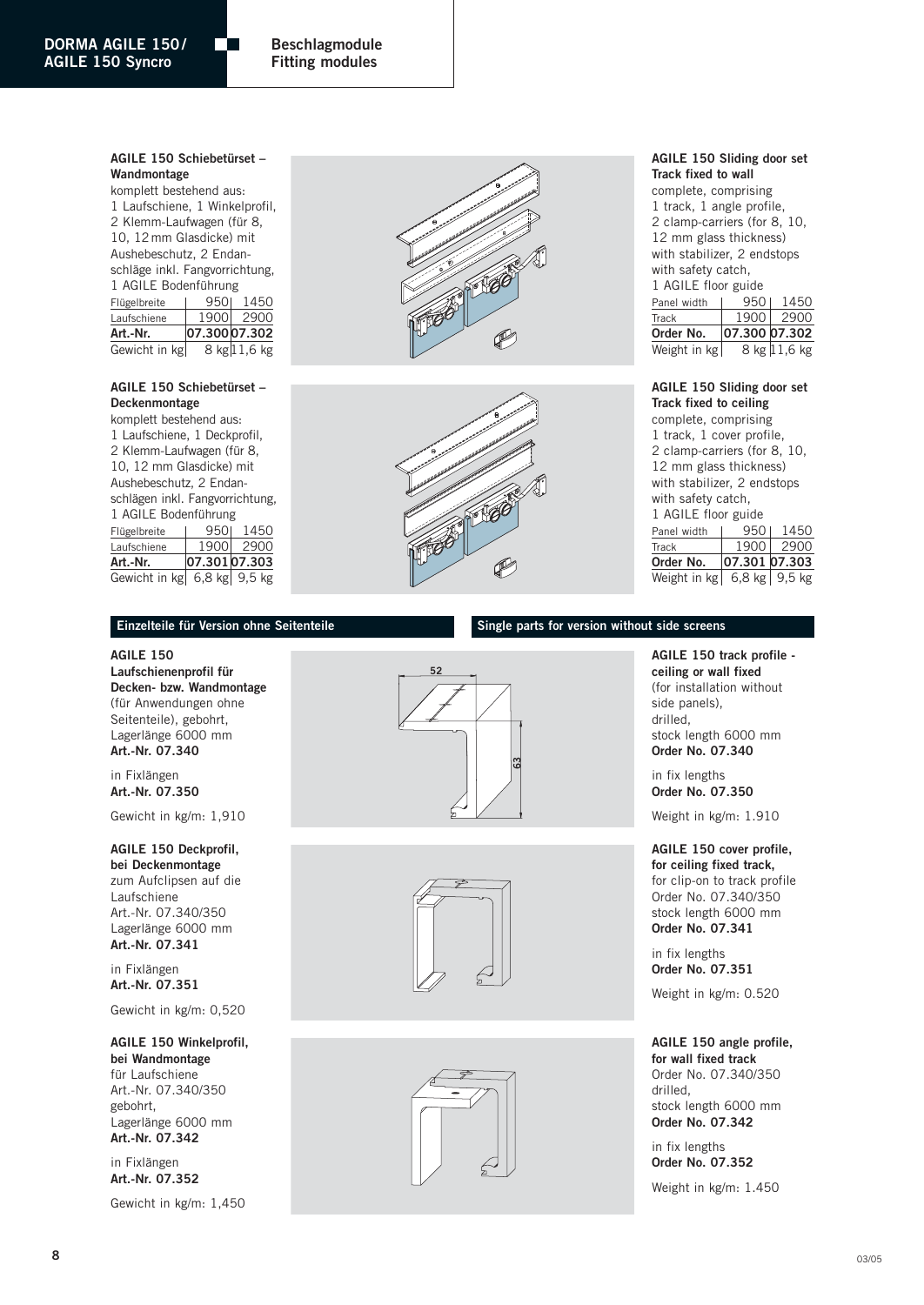

#### **Einzelteile für Version mit Seitenteil Single parts for version with side screens**

**AGILE 150 Laufschienenprofil**, (für Anwendungen mit Seitenteilen) gebohrt, Lagerlänge 6000 mm

**Art.-Nr. 07.360** in Fixlängen

**Art.-Nr. 07.370**

Gewicht in kg/m: 2,623



Seitenteils) Lagerlänge 6000 mm **Art.-Nr. 07.361**

in Fixlängen **Art.-Nr. 07.371**

Gewicht in kg/m: 0,348



**AGILE 150 track profile,**

drilled, (for installation with side panels) stock length 6000 mm **Order No. 07.360**

in fix lengths **Order No. 07.370**

Weight in kg/m: 2.623

#### **AGILE 150 side panel fixing profile,** for track Order No. 07.360/370

(for fixing a side panel), stock length 6000 mm **Order No. 07.361**

in fix lengths **Order No. 07.371**

Weight in kg/m: 0.348

#### **AGILE 150**

**Sichtschutzprofil**, für Laufschiene Art.-Nr. 07.360/370 (als Sichtschutz im Durchgangsbereich), Lagerlänge 6000 mm **Art.-Nr. 07.362**

in Fixlängen **Art.-Nr. 07.372**

Gewicht in kg/m: 0,405



**AGILE 150 view protection profile,** for track

Order No. 07.360/370 (to cover gap in entry area), stock length 6000 mm **Order No. 07.362**

in fix lengths **Order No. 07.372**

Weight in kg/m: 0.405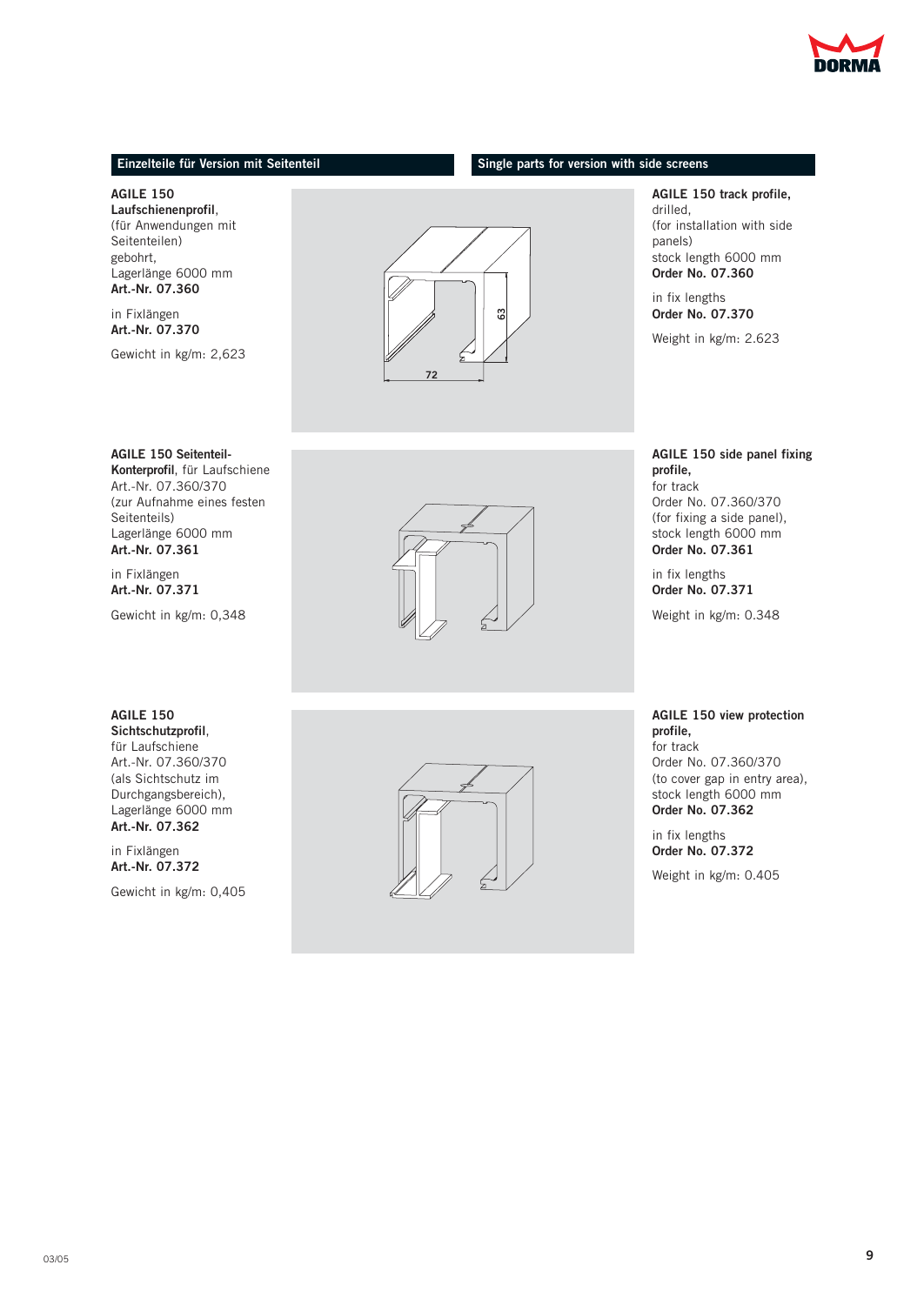**Zubehör Accessories**

#### **AGILE 150 Zubehör Set**

m.

bestehend aus: 2 Klemm-Laufwagen (für 8, 10, 12 mm Glasdicke) mit Aushebeschutz, 2 Endanschläge inkl. Fangvorrichtung, 1 AGILE Bodenführung **Art.-Nr. 07.325\*** Gewicht in kg: 1,354 kg

#### **Ergänzendes AGILE 150**

**Zubehör für 13,5 mm Glas,** bestehend aus: 1 Paar Distanzblech 2 Paar Zwischenlagen (ohne Abbildung) **Art.-Nr. 07.324** Gewicht in kg: 0,028 kg

#### **\* Bei Ersatzbeschaffung bitten wir um Angabe des ursprünglichen Kaufdatums.**

**AGILE 150 Syncro Set** für 2-flügelige synchron öffnende Anlagen, max. Flügelbreite 1000 mm, max. Gewicht 80 kg pro Flügel, bestehend aus: 2 x Zubehör Set, Art.-Nr. 07.325, 1 x Umlenkmechanik inkl. Seilzug, einstellbar **Art.-Nr. 07.330**

**Laufschienenprofile etc. sind separat zu bestellen.**

#### **AGILE 150 Stirnabdeckung 54 mm**

bei Deckenmontage, für Laufschiene Art.-Nr. 07.340/350

**Art.-Nr. 07.327** Gewicht in kg: 0,012 kg

**AGILE 150 Stirnabdeckung 57 mm** bei Wandmontage, für Laufschiene Art.-Nr. 07.340/350

**Art.-Nr. 07.328** Gewicht in kg: 0,014 kg











#### **AGILE 150 accessory set**

consisting of: 2 clamp-carriers (for 8, 10, 12 mm glass thickness) with stabilizer, 2 endstops with safety catch, 1 AGILE floor guide **Order No. 07.325\*** Weight in kg: 1,354 kg

#### **Additional AGILE 150 Accessory for 13,5 mm glass thickness**

consiting of: 1 pair of intermedia plates 2 pairs of gaskets (not illustrated) **Order No. 07.324** Weight in kg: 0,028 kg

#### **\* If parts for replacements are required please mention the date of purchase.**

**AGILE 150 Syncro set** for 2-panel synchronously opening system, max. panel width 1000 mm, max. panel weight 80 kg per panel, consisting of: 2 x accessory set Order No. 07.325, 1 x deflection device incl. cable, adjustable **Order No. 07.330**

**Track profiles etc. have to be ordered separately.**

**AGILE 150 endcap 54 mm** for ceiling fixed track Order No. 07.340/350

**Order No. 07.327** Weight in kg: 0,012 kg

**AGILE 150 endcap 57 mm** for wall fixed track Order No. 07.340/350

**Order No. 07.328** Weight in kg: 0,014 kg